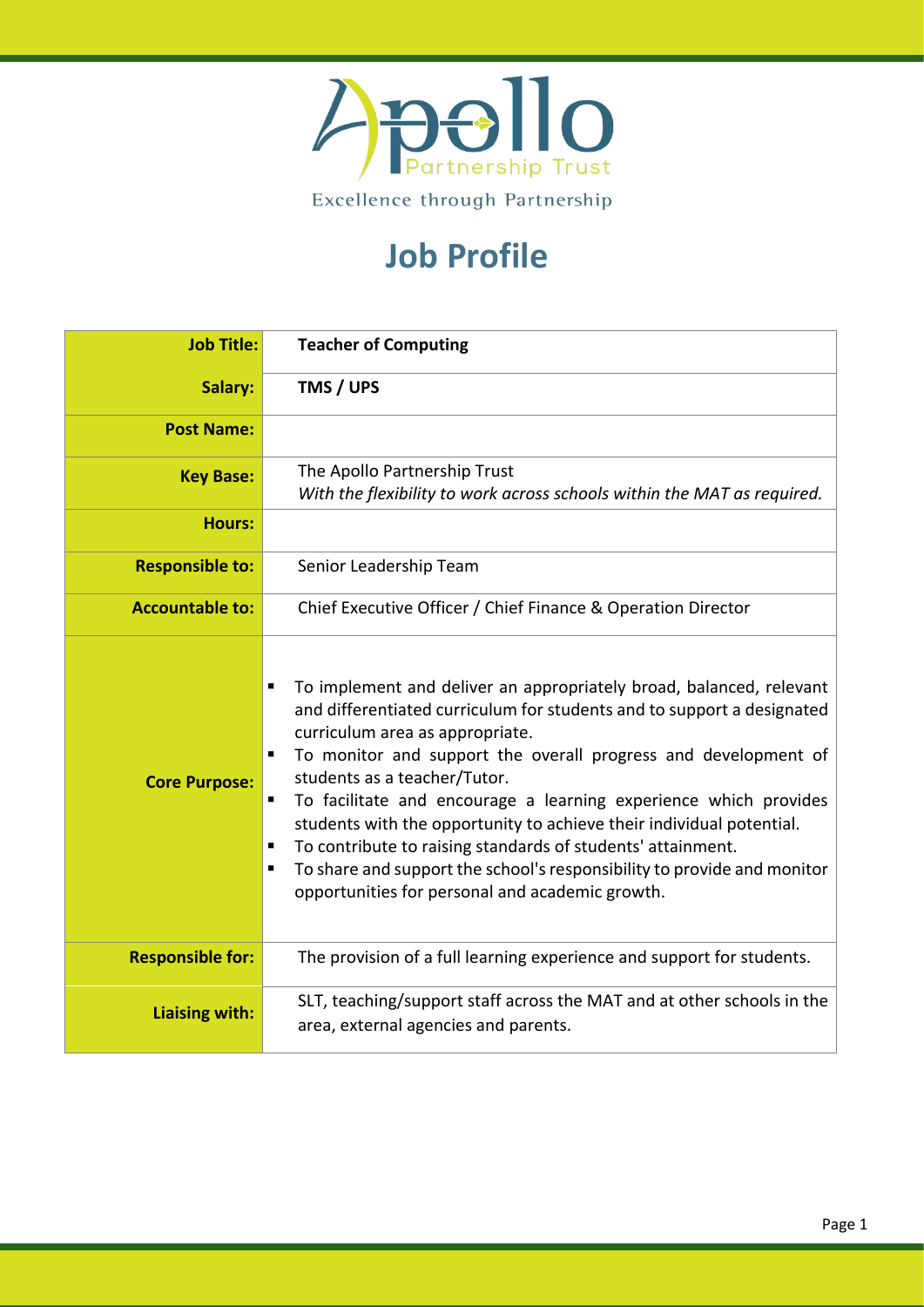# **Main duties & responsibilities:**

# **Operational/Strategic Planning**

- To assist in the development of appropriate syllabuses, resources, schemes of work, marking policies and teaching strategies in the curriculum area.
- To contribute to the curriculum area's development plan and its implementation.
- To plan and prepare courses and lessons.
- To contribute to the whole school's planning activities.

## **Curriculum Provision**

 To assist the Curriculum Leader & SLT Line Manager to ensure that the curriculum area provides a range of teaching which complements the academy's strategic objectives.

## **Curriculum Development**

 To assist in the process of curriculum development and change so as to ensure the continued relevance to the needs of students, examining bodies and the school's aims and strategic objectives.

# **Staff Development/ Recruitment/Deployment of Staff**

- To take part in the school's staff development programme by participating in arrangements for further training and professional development.
- To continue personal development in the relevant areas including subject knowledge and teaching methods.
- To engage actively in the Performance Management Review process.
- To ensure the effective/efficient deployment of classroom support.
- To work as a member of a designated team and to contribute positively to effective working relations within the school.

## **Quality Assurance**

- To help to implement school quality procedures and to adhere to them.
- To contribute to the process of monitoring and evaluation of the curriculum area in line with agreed school procedures, including evaluation against quality standards and performance criteria. To seek/implement modification and improvement where required.
- To review from time to time methods of teaching and programmes of work.
- To take part, as may be required, in the review, development and management of activities relating to the curriculum, organisation and pastoral functions of the school.

## **Management Information**

- To maintain appropriate records and to provide relevant accurate and up-to-date information for MIS, registers etc.
- To complete the relevant documentation to assist in the tracking of students.
- To track student progress and use information to inform teaching and learning.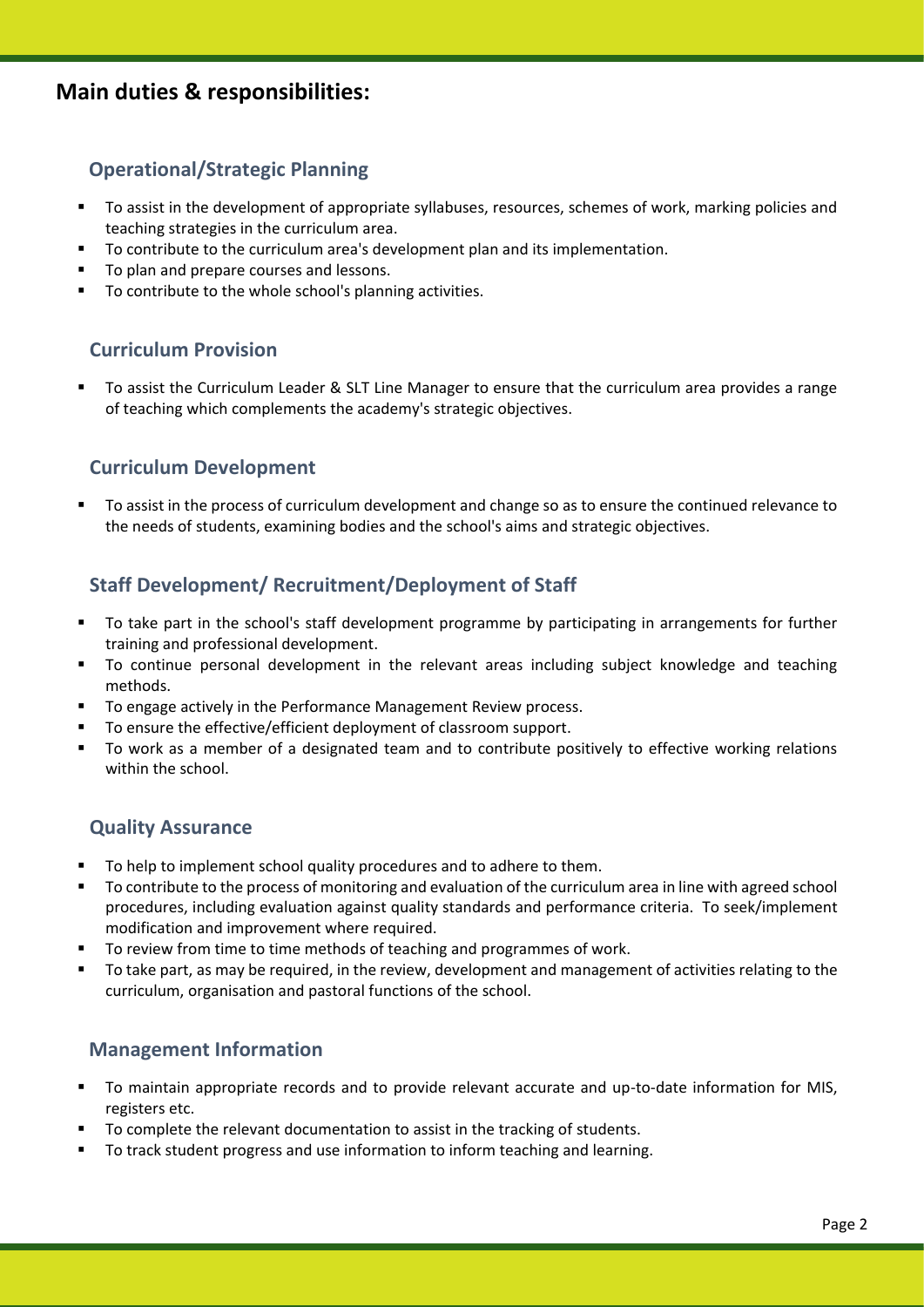## **Communication**

- To communicate effectively with the parents of students as appropriate.
- Where appropriate, to communicate and co-operate with persons or bodies outside the school.
- To follow agreed policies for communications in the school.

## **Marketing & Liaison**

- To take part in marketing and liaison activities such as Open Evenings, Parents Evenings and liaison events with partner schools.
- To contribute to the development of effective subject links with external agencies.

## **Management of Resources**

- To contribute to the process of the ordering and allocation of equipment and materials.
- To assist the curriculum leader to identify resource needs and to contribute to the efficient/effective use of physical resources.
- To co-operate with other staff to ensure a sharing and effective usage of resources to the benefit of the school, curriculum area and the students.

# **Pastoral System**

- To be a Form Tutor to an assigned group of students.
- To promote the general progress and well-being of individual students and of the Tutor Group as a whole.
- To liaise with a Pastoral Managers to ensure the implementation of the school's pastoral system and tutor programme.
- To register students, accompany them to assemblies, encourage their full attendance at all lessons and their participation in other aspects of school life.
- To evaluate and monitor the progress of students and keep up-to-date student records as may be required.
- To contribute to the preparation of student support plans and progress files and other reports.
- To alert the appropriate staff to problems experienced by students and to make recommendations as to how these may be resolved.
- To communicate as appropriate, with the parents of students and with persons or bodies outside the school concerned with the welfare of individual students, after consultation with the appropriate staff.
- To contribute to the tutor programme.
- To apply the school's behaviour management systems so that effective learning can take place.

# **In your role you will be expected to:**

## **1 Set high expectations which inspire, motivate and challenge our students**

- establish a safe and stimulating environment for students, rooted in mutual respect
- set goals that stretch and challenge students of all backgrounds, abilities and dispositions
- demonstrate consistently the positive attitudes, values and behaviour which are expected of students.

## **2 Promote good progress and outcomes by students**

- be accountable for students' attainment, progress and outcomes
- be aware of students' capabilities and their prior knowledge, and plan teaching to build on these
- guide students to reflect on the progress they have made and their emerging needs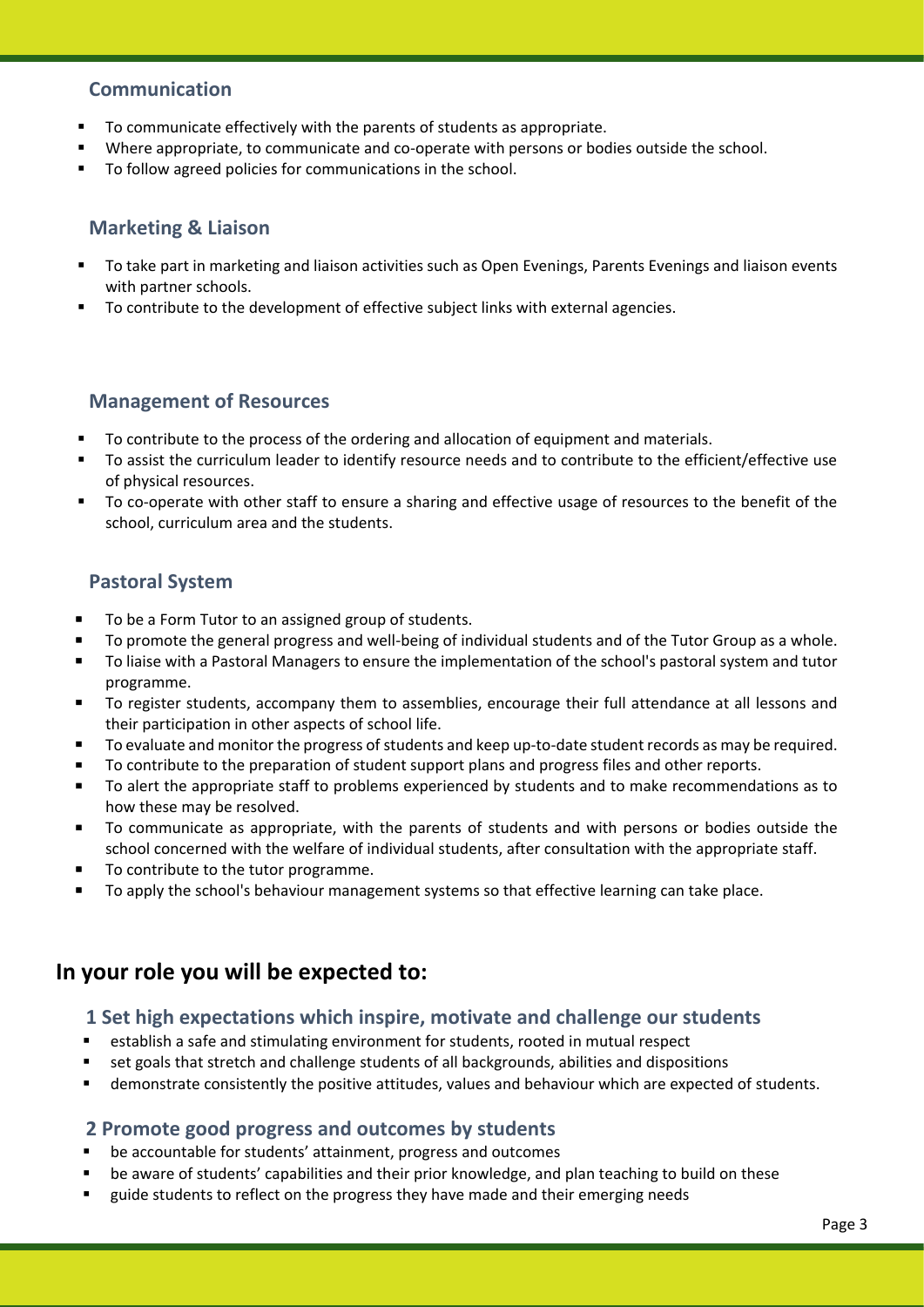- **E** demonstrate knowledge and understanding of how students learn and how this impacts on teaching
- encourage students to take a responsible and conscientious attitude to their own work and study.

# **3 Demonstrate good subject and curriculum knowledge**

- have a secure knowledge of the relevant subject(s) and curriculum areas, foster and maintain students' interest in the subject, and address misunderstandings
- demonstrate a critical understanding of developments in the subject and curriculum areas, and promote the value of scholarship
- demonstrate an understanding of and take responsibility for promoting high standards of literacy, articulacy and the correct use of standard English, whatever the teacher's specialist subject
- have a good understanding of the curriculum requirements for students with special educational needs

# **4 Plan and teach well-structured lessons**

- impart knowledge and develop understanding through effective use of lesson time
- promote a love of learning and children's intellectual curiosity
- set homework and plan other out-of-class activities to consolidate and extend the knowledge and understanding students have acquired
- reflect systematically on the effectiveness of lessons and approaches to teaching
- contribute to the design and provision of an engaging curriculum within the relevant subject area(s).

## **5 Adapt teaching to respond to the strengths and needs of all students**

- know when and how to differentiate appropriately, using approaches which enable students to be taught effectively
- have a secure understanding of how a range of factors can inhibit students' ability to learn, and how best to overcome these
- demonstrate an awareness of the physical, social and intellectual development of children, and know how to adapt teaching to support students' education at different stages of development
- have a clear understanding of the needs of all students, including those with special educational needs; those of high ability; those with English as an additional language; those with disabilities; and be able to use and evaluate distinctive teaching approaches to engage and support them.

## **6 Make accurate and productive use of assessment**

- know and understand how to assess the relevant subject and curriculum areas, including statutory assessment requirements
- make use of formative and summative assessment to secure students' progress
- use relevant data to monitor progress, set targets, and plan subsequent lessons
- give students regular feedback, both orally and through accurate marking, and encourage students to respond to the feedback.

# **7 Manage behaviour effectively to ensure a good and safe learning environment**

- have clear rules and routines for behaviour in classrooms, and take responsibility for promoting good and courteous behaviour both in classrooms and around the school, in accordance with the school's behaviour policy
- have high expectations of behaviour, and establish a framework for discipline with a range of strategies, using praise, sanctions and rewards consistently and fairly
- manage classes effectively, using approaches which are appropriate to students' needs in order to involve and motivate them
- maintain good relationships with students, exercise appropriate authority, and act decisively when necessary.

## **8 Fulfil wider professional responsibilities**

make a positive contribution to the wider life and ethos of the school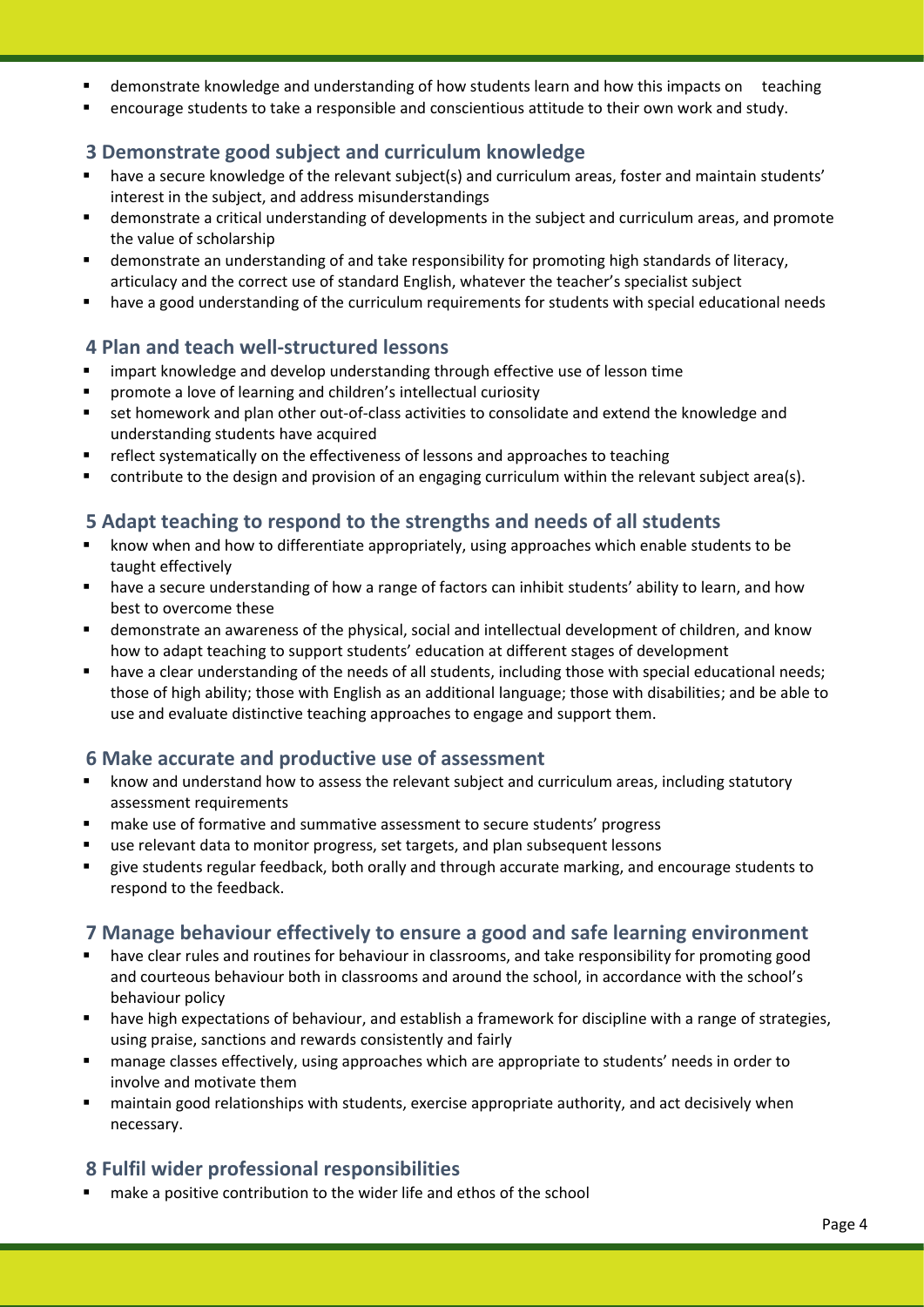- develop effective professional relationships with colleagues, knowing how and when to draw on advice and specialist support
- deploy support staff effectively
- take responsibility for improving teaching through appropriate professional development, responding to advice and feedback from colleagues
- communicate effectively with parents with regard to students' achievements and well-being.

## **Other Specific Duties**

- To play a full part in the life of the academy community, to support its distinctive aims and ethos and to encourage staff and students to follow this example.
- To support the academy in meeting its legal requirements for worship.
- To promote actively the academy's corporate policies.
- To continue personal development as agreed.
- To comply with the academy's health and safety policy and undertake risk assessments as appropriate.
- **To undertake any other duty as specified by STPCB not mentioned in the above.**

# *Whilst every effort has been made to explain the main duties and responsibilities of the post, each individual task undertaken may not be identified.*

#### **Generic Responsibilities**

- Employees will be expected to comply with any reasonable request from a school leader / manager to undertake work of a similar level that is not specified in this job description.
- **Employees are expected to be courteous to colleagues and provide a welcoming environment to visitors** and telephone callers.
- The academy will endeavour to make any necessary reasonable adjustments to the job and the working environment to enable access to employment opportunities for disabled job applications or continued employment for any employee who develops a disabling condition.

#### **This job description is current at the date shown, but following consultation with you, may be changed by school leaders to reflect or anticipate changes in the job which are commensurate with the salary and job title.**

#### **SPECIAL FACTORS**

#### *Note 1:*

In addition to the ability to perform the duties of the post, issues relating to safeguarding and promoting the welfare of children will need to be demonstrated these will include:

- Motivation to work with children and young people.
- Ability to form and maintain appropriate relationships and personal boundaries with children and young people.
- Emotional resilience in working with challenging behaviours and attitudes to use of authority and maintaining discipline.

#### *Note 2:*

The above responsibilities are subject to the general provisions of the appropriate conditions of service document and any authority interpretation as discussed with the non-teaching association.

- a) The detail of the duties will be determined following consultation with the postholder.
- b) The Trust operates a no smoking policy on all campuses.